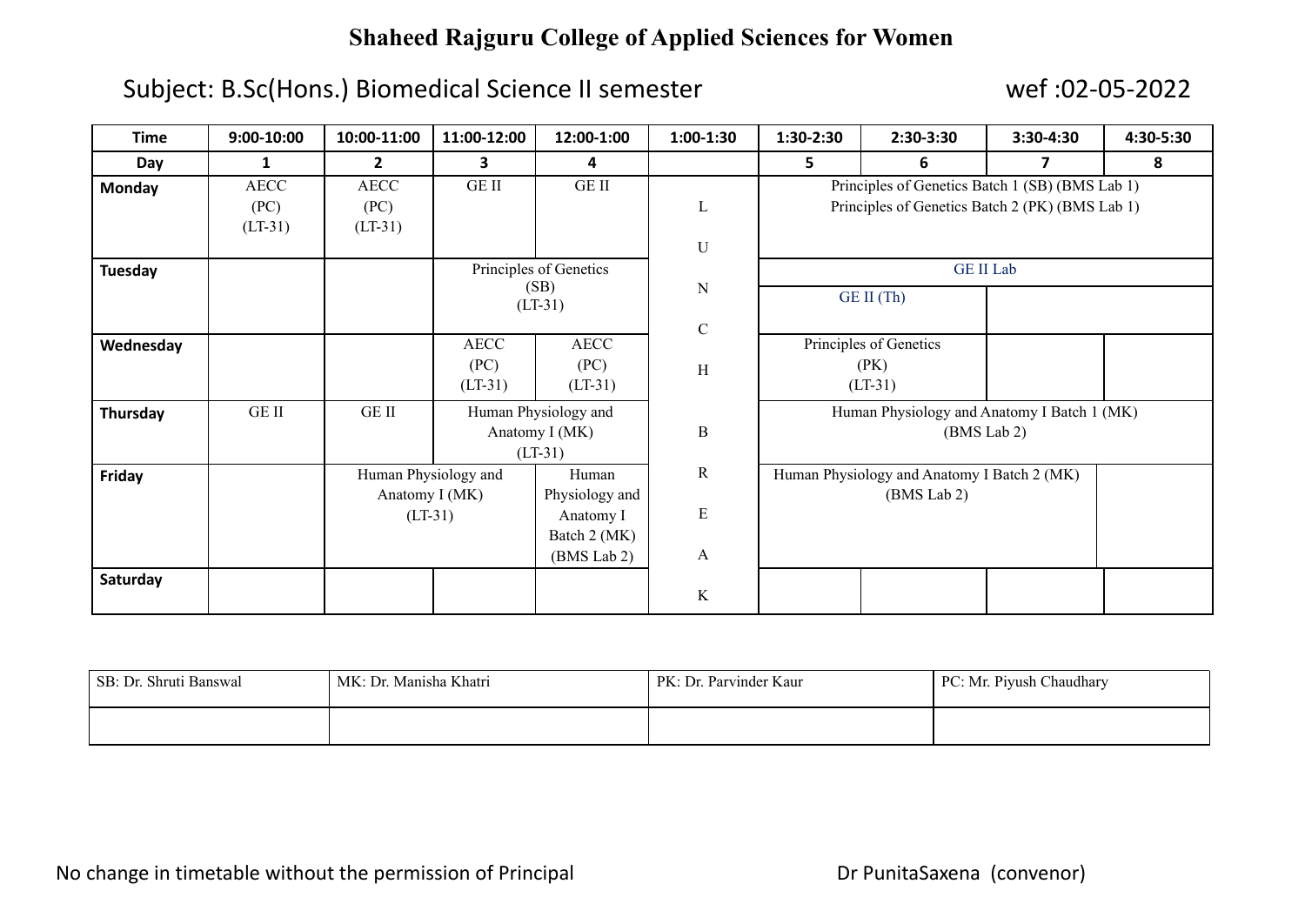### **Shaheed Rajguru College of Applied Sciences for Women**

AECC Slots(EVS) AECC Slots (English)

| S. No            | Department                 | Name of the teacher | Time slots            | S. No          | Department                 | Name of the teacher    | Time slots       |
|------------------|----------------------------|---------------------|-----------------------|----------------|----------------------------|------------------------|------------------|
|                  | <b>Management Sciences</b> | Dr.Smita            | Wed: 11-1             |                | Microbiology               | Mr. RiturajAnand       | Tue: 11-1        |
|                  |                            | Dr.Prachi           | Thu: 1:30-3:30        |                |                            |                        | Thu: 11-1        |
| 2.               | Mathematics                | Dr.Prachi           | Thu: 11-1             | 2.             | Physics                    | Mr. Piyush B Chaudhary | Tue: 11-1        |
|                  |                            |                     | Fri: $12-1,1:30-2:30$ |                |                            |                        | Wed: 1:30-3:30   |
|                  |                            |                     |                       |                |                            |                        | (LT 12)          |
| $\overline{3}$   | Electronics                | Dr.Smita            | Tue: 11-1             | 3              | Biochemistry               | Mr. RiturajAnand       | Mon: 1:30-3:30   |
|                  |                            |                     | Thu.: $1:30-3:30$     |                |                            |                        | Wed:11-1         |
|                  |                            |                     |                       |                |                            |                        | (LT 02)          |
| $\overline{4}$ . | <b>Computer Science</b>    | Dr. Rekha           | Tue:11-1              | 4.             | <b>Biomedical Sciences</b> | Mr. Piyush B Chaudhary | Mon: 9-11        |
|                  |                            | Dr. Prachi          | Fri: 9-11             |                |                            |                        | Wed: 11-1        |
| 5                | Psychology                 | Dr.Smita            | Mon: $1:30-3:30$      | 5              | Chemistry                  | Mr. RiturajAnand       | Mon: $1:30-3:30$ |
|                  |                            | Dr. Rekha           | Wed: 11-1             |                |                            |                        | Wed:11-1         |
|                  |                            |                     |                       |                |                            |                        | (LT 02)          |
| 6.               | Food Technology            | Dr.Prachi           | Tue: 11-1             | 6.             | <b>Financial Studies</b>   | Mr. Piyush B Chaudhary | Thu: 11-1        |
|                  |                            |                     | Wed: 1:30-3:30        |                |                            | Mr. Rituraj Anand      | Wed: 1:30-3:30   |
| $\tau$           | <b>Statistics</b>          | Dr.Smita            | Wed: 1:30-3:30        | $\overline{7}$ | Instrumentation            | Mr. Piyush B Chaudhary | Tue: 11-1        |
|                  |                            |                     | Thu: 11-1             |                |                            |                        | Wed: 1:30-3:30   |
|                  |                            |                     |                       |                |                            |                        | (LT 12)          |

No change in timetable without the permission of Principal **Dream Convents** Dr PunitaSaxena (convenor)